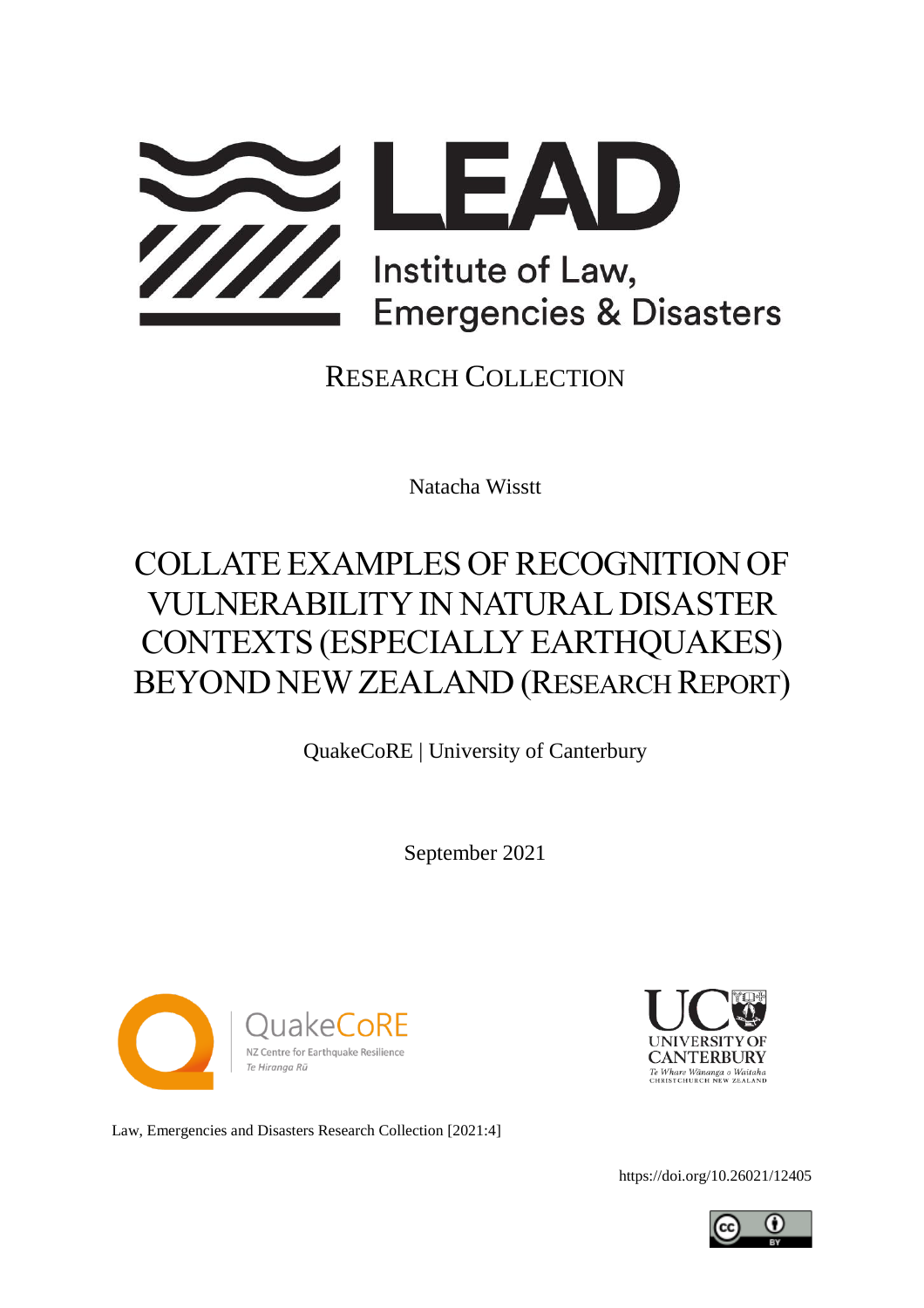### TABLE OF CONTENTS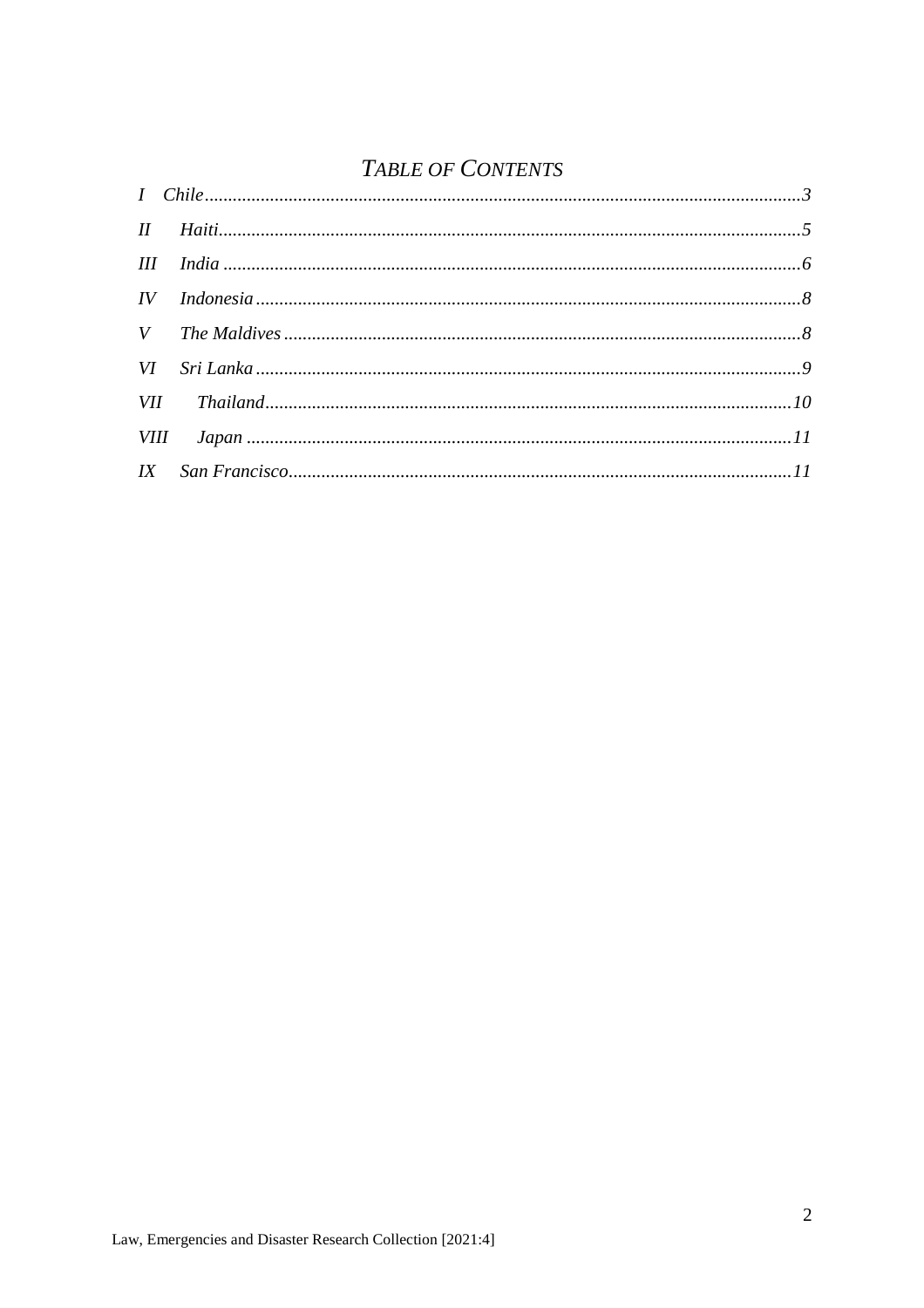## RESEARCH TASK 2: COLLATE EXAMPLES OF RECOGNITION OF VULNERABILITY IN NATURAL DISASTER CONTEXTS (ESPECIALLY EARTHQUAKES) BEYOND NEW ZEALAND

#### NATACHA WISSTT\*

#### ABSTRACT

*These research papers explore the concept of vulnerability in international human rights law. In the wake of the Christchurch earthquakes of 2010-2011, this research focuses on how "vulnerability" has been used and developed within the wider human rights discourse.* 

*They also examine jurisprudence of international human rights bodies, and how the concept of "vulnerability" has been applied. The research also includes a brief investigation into the experiences of vulnerable populations in disaster contexts, focusing primarily on the experiences of "vulnerable persons" in the Christchurch earthquakes and their aftermath.*

#### <span id="page-2-0"></span>*I Chile*

An 8.8 magnitude earthquake struck Chile on 27 February 2010 at 3.34 am, affecting over 800,000 individuals, killing hundreds of people, and causing severe damage to buildings, transportation systems, hospitals, schools, and other areas.<sup>1</sup> However, in comparison, the Haiti earthquake of 2010 that occurred just 46 days before killed an estimated 300,000 people while being significantly less powerful (registering at a magnitude of  $7.0$ ).<sup>2</sup> Following the Chilean earthquake, a major tsunami struck the coast of Chile and added to the damage and death toll.<sup>3</sup>

Officials in Chile had developed the early childhood development systems (ChCC) as a system built on "intersectoral relationships, infrastructure, and a network linking the

<sup>\*</sup> Natacha Wisstt was a student at the University of Canterbury, having just completed a Bachelor of Laws (2018) and enrolled in a Master of Laws (International Law and Politics) (2020) at the time of this research.

<sup>&</sup>lt;sup>1</sup> Amr S Elnashai and others "The Maule (Chile) earthquake of February 27, 2010: Development of hazard, site specific ground motions and back-analysis of structures" (2012) 42 Social Dynamics and Earthquake Engineering 229.

<sup>2</sup> Richard Pallardy "Haiti earthquake of 2010" Britannica <www.britannica.com>.

<sup>&</sup>lt;sup>3</sup> Richard Hinrichs, Lucy Jones and Michael Kleiner "Report on the 2010 Chilean Earthquake and Tsunami Response" (American Red Cross, Report, 2011) at 5.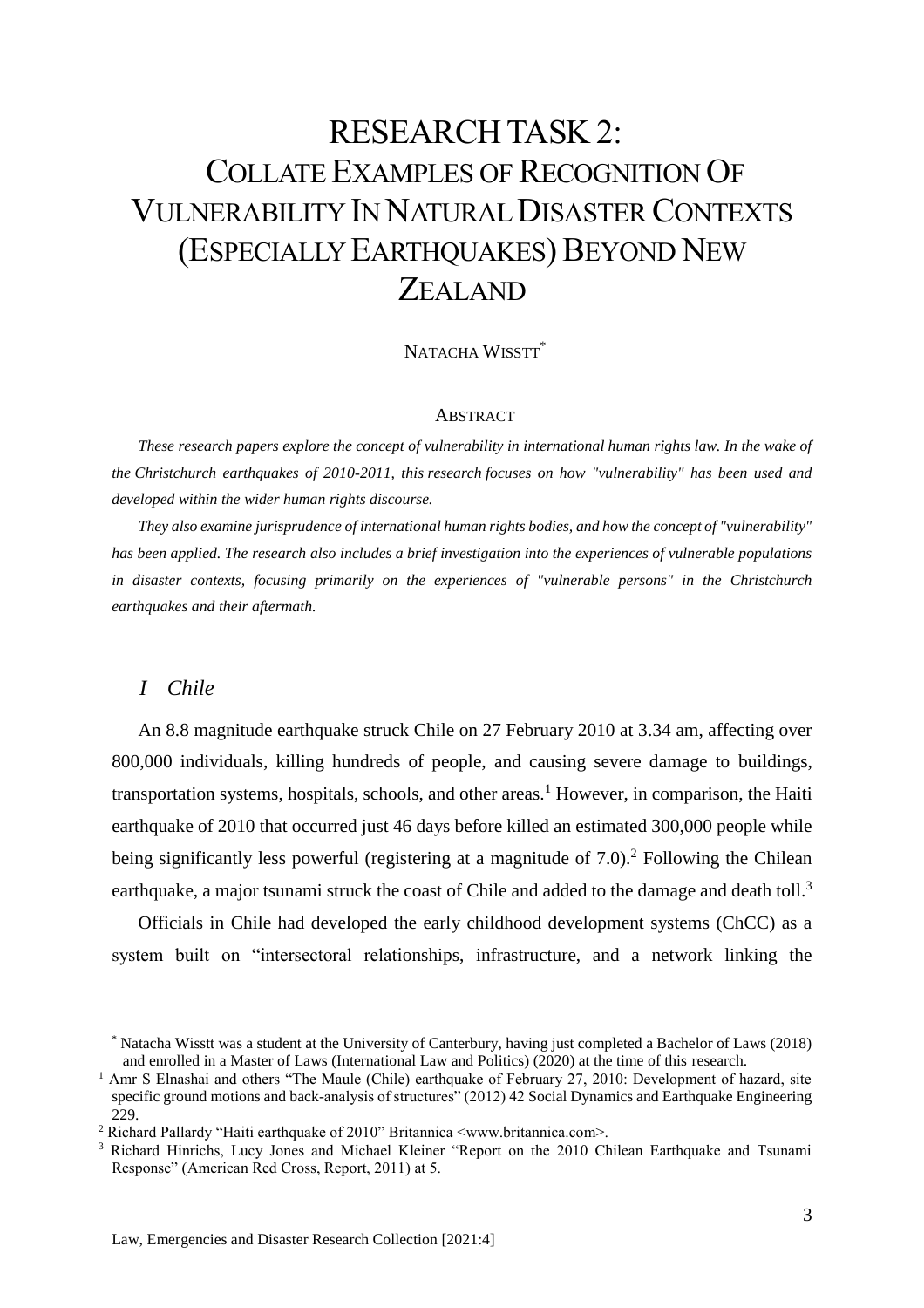institutions that provide services for children".<sup>4</sup> Through the participation of ChCC in the interministerial National Committee for Mental Health in Emergencies and Disasters, they helped to "conceptualize the populations' needs and to devise a strategy to fulfil them" in the postdisaster context.<sup>5</sup> This system allowed a human rights-based response to the disaster as vulnerable individuals could be identified and given the correct help required. Arbour considers the strengths of ChCC, as a human rights-based system used in disaster response, to be that it was: "multidimensional, intersectoral, and universal. The system promotes each child's biological, mental, psychological, and social development." 6

In the emergency response period after the earthquake, and the tsunami that followed, ChCC took several steps in order to protect children who were already vulnerable prior to the earthquake and those that became vulnerable following it.<sup>7</sup> This included focusing on patient care and public health by prioritising "potable water, sanitation, and epidemiological monitoring". <sup>8</sup> They also focused on mental health and incorporated educational public messages and informational materials for experts, volunteers and the public, as well as building and distributing data and assessment tools to help identify and protect vulnerable peoples.<sup>9</sup> The ChCC specifically created an assessment tool following the disaster in order to "assess individual children, prioritize needs, link children to services through its network of intersectoral relationships and monitor children over time".<sup>10</sup> Arbour comments that:<sup>11</sup>

ChCC's duties went beyond ensuring the physical survival of the children. As a rightsorientated system, ChCC defined its response by its commitment to inalienable rights of all children, and the need to protect the most vulnerable.

The implementation of a practical tool and training that could identify and protect vulnerable individuals in the post-natural disaster context "… safeguarded against a worse humanitarian crisis".<sup>12</sup>

- $8$  At 64.  $9$  At 64.
- $10$  At 67.
- $11$  At 70.
- $12$  At 70.

<sup>4</sup> Mary Catherine Arbour and others "Lessons from the Chilean Earthquake: How a Human Rights Framework Facilitates Disaster Response" (2011) 13 Health and Human Rights 62 at 64.

<sup>5</sup> At 64.

 $6$  At 65.

 $^7$  At 67.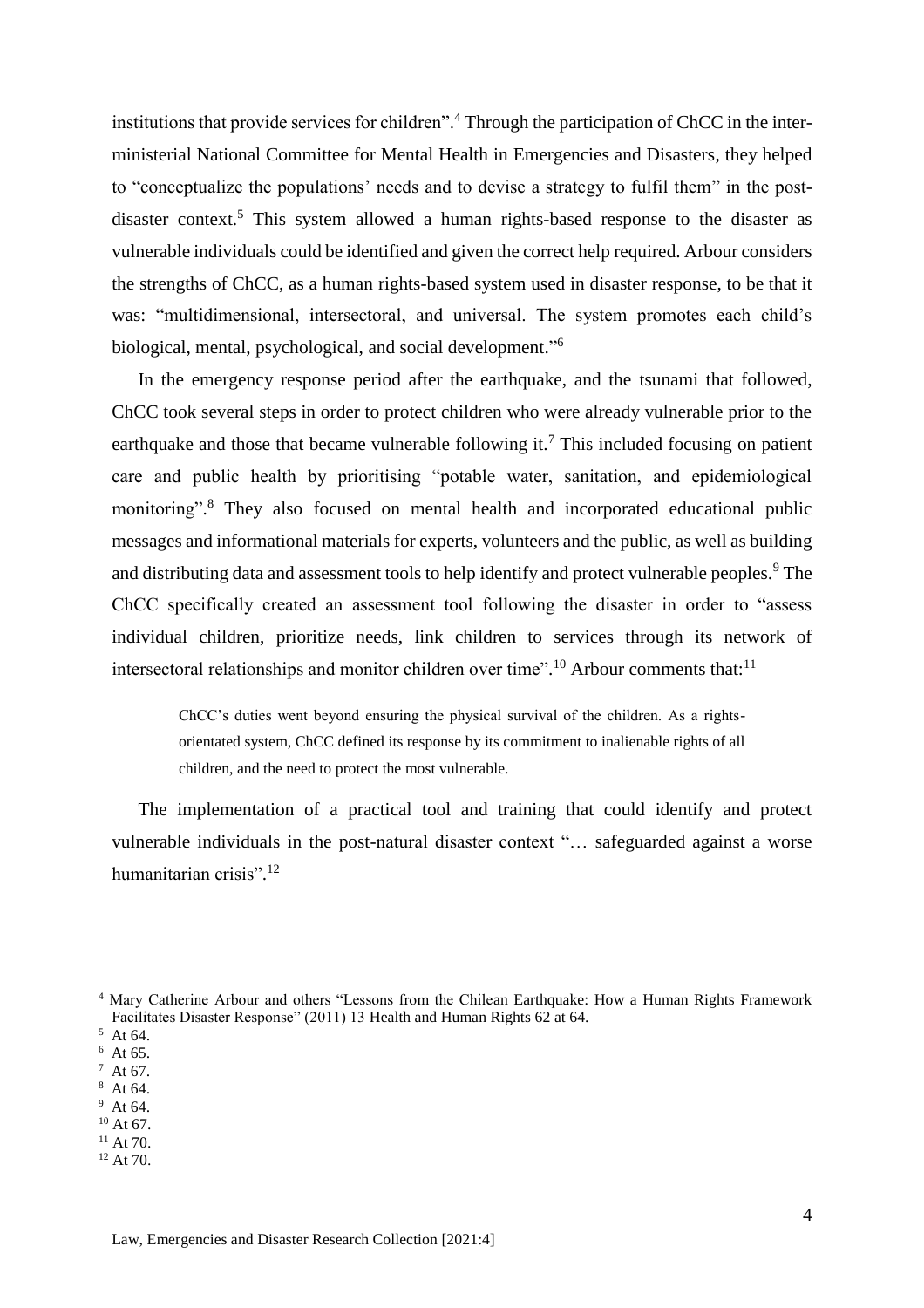#### <span id="page-4-0"></span>*II Haiti*

At 4.53 pm on 12 January 2010, a 7.0 magnitude earthquake struck Haiti.<sup>13</sup> It caused an estimated 200,000–300,000 deaths and displaced more than 1.5 million people.<sup>14</sup> Concannon Jr and Lindstrom comment that the disaster response and management in the post-disaster period "fail[ed] to adequately respect the human rights of Haitians, especially Haiti's poor".<sup>15</sup> This was largely due to the incapacitation of the central government that occurred, which severely limited the institutional capacity to respond and resource allocate.<sup>16</sup> Reportedly 13 out of 15 governmental offices were destroyed in the earthquake, which included the presidential palace and parliament.<sup>17</sup> Furthermore, prior to the earthquake, Haiti represented one of the poorest countries that suffered from a severe lack of resources. It lacked basic human needs, such as water, as well as institutional disaster protection and management resources, such as adequate building codes and seismic information.<sup>18</sup>

Concannon Jr and Lindstrom note that in a post-disaster context there are "five pillars of the rights-based approach: capacity building, participation, transparency, accountability, and non-discrimination". <sup>19</sup> Each of these facets is instrumental to the realisation of human rights for all individuals, especially those who are most vulnerable in a population. The element of non-discrimination is especially relevant as it "requires that the poorest and most vulnerable Haitians be targeted for priority assistance and empowerment" which requires "conscious outreach and inclusion".<sup>20</sup>

<sup>&</sup>lt;sup>13</sup> Reginald DesRoches et al "Overview of the 2010 Haiti Earthquake" (2011) 27 Earthquake Spectra S1 at S1.

<sup>&</sup>lt;sup>14</sup> Brian Concannon Jr and Beatrice Lindstrom "Cheaper, Better, Longer-Lasting: A rights-based approach to disaster response in Haiti" (2011) 25 Emory Int L Rev 1145 at 1145.

<sup>&</sup>lt;sup>15</sup> At 1146.

<sup>16</sup> At 1172–1173.

<sup>&</sup>lt;sup>17</sup> DesRoches, above n 13, at S2.

<sup>18</sup> At S3.

<sup>19</sup> Concannon Jr and Lindstrom, above n 14, at 1172.

<sup>&</sup>lt;sup>20</sup> At 1189.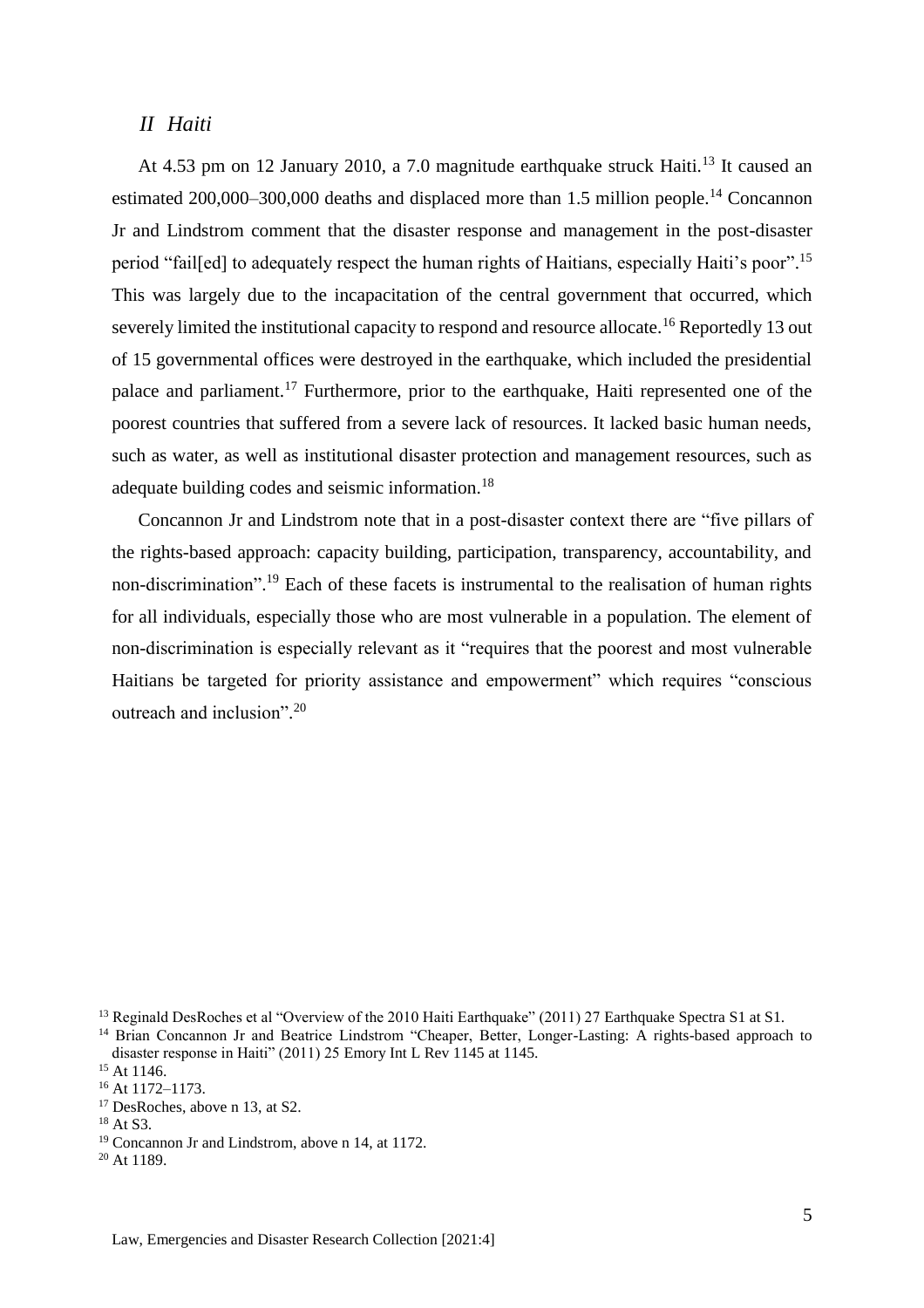Following the Haiti earthquake and tsunami, Haitian women were especially vulnerable as they experienced heightened violence and a lack of access to family and community networks, social services, and overall safety systems.<sup>21</sup> Nifosi-Sutton also identified the vulnerability of internally displaced Haitian women whose vulnerability:<sup>22</sup>

… lies in their exposure to *de facto* discrimination in the enjoyment of the right to adequate housing … because they could not access the right to adequate housing on the equal basis with those living in areas that were not affected by the 2010 earthquake.

She notes that, while the Haitian government has adopted some measures to approach this issue, it has been insufficient to directly deal with the effects of their vulnerability to the level that international humanitarian obligations require.<sup>23</sup> Concannon Jr and Lindstrom write that Haiti failed to incorporate representatives from vulnerable groups into decision-making processes which addressed the issues post-earthquake.<sup>24</sup> This exclusion "had a direct and profound impact on at-risk populations".<sup>25</sup>

#### <span id="page-5-0"></span>*III India*

On 26 December 2004, an earthquake of magnitude 9.0 struck off the west coast of Sumatra, which was followed by a tsunami that affected coastal areas of Thailand, Myanmar, India, Malaysia, Sri Lank, the Maldives, Somalia, Kenya and Tanzania.<sup>26</sup> The death toll in India, including those missing, was 16,279, with 730,000 individuals being internally displaced and 157,000 buildings damaged or destroyed.<sup>27</sup> Vulnerability has been discussed in terms of surviving the earthquake and tsunami itself, looking especially towards the physiological and social differences of men, women, and children that have impacted mortality rates.<sup>28</sup>

 $21$  At 1189.

<sup>&</sup>lt;sup>22</sup> Ingrid Nifosi-Sutton "A Human Rights-Based Vulnerability Paradigm: Lessons from the case of displaced women in post-quake Haiti" in Flavia Zorzi Giustiniani and others (eds) *Routledge Handbook of Human Rights and Disasters* (Routledge, Abingdon, 2018) at 285.

<sup>22</sup> At 387.

<sup>23</sup> Nifosi-Sutton, above n 22, at 285.

<sup>24</sup> Concannon Jr and Lindstrom, above n 14, at 1189.

 $25$  At 1190.

<sup>&</sup>lt;sup>26</sup> Prema-Chandra Athukorala and Budy Resosudarmo "The Indian Ocean Tsunami: Economic Impact, Disaster Management, and Lessons" (2005) 4(1) Asian Economic Papers 1 at 3.

<sup>27</sup> "Boxing Day tsunami: How the disaster unfolded 10 years ago" *ABC News* (Online ed, 24 December 2014).

<sup>&</sup>lt;sup>28</sup> Elizabeth Frankenberg and others "Mortality, the Family and the Indian Ocean Tsunami" (2011) 121(554) Econ J 162, at 163.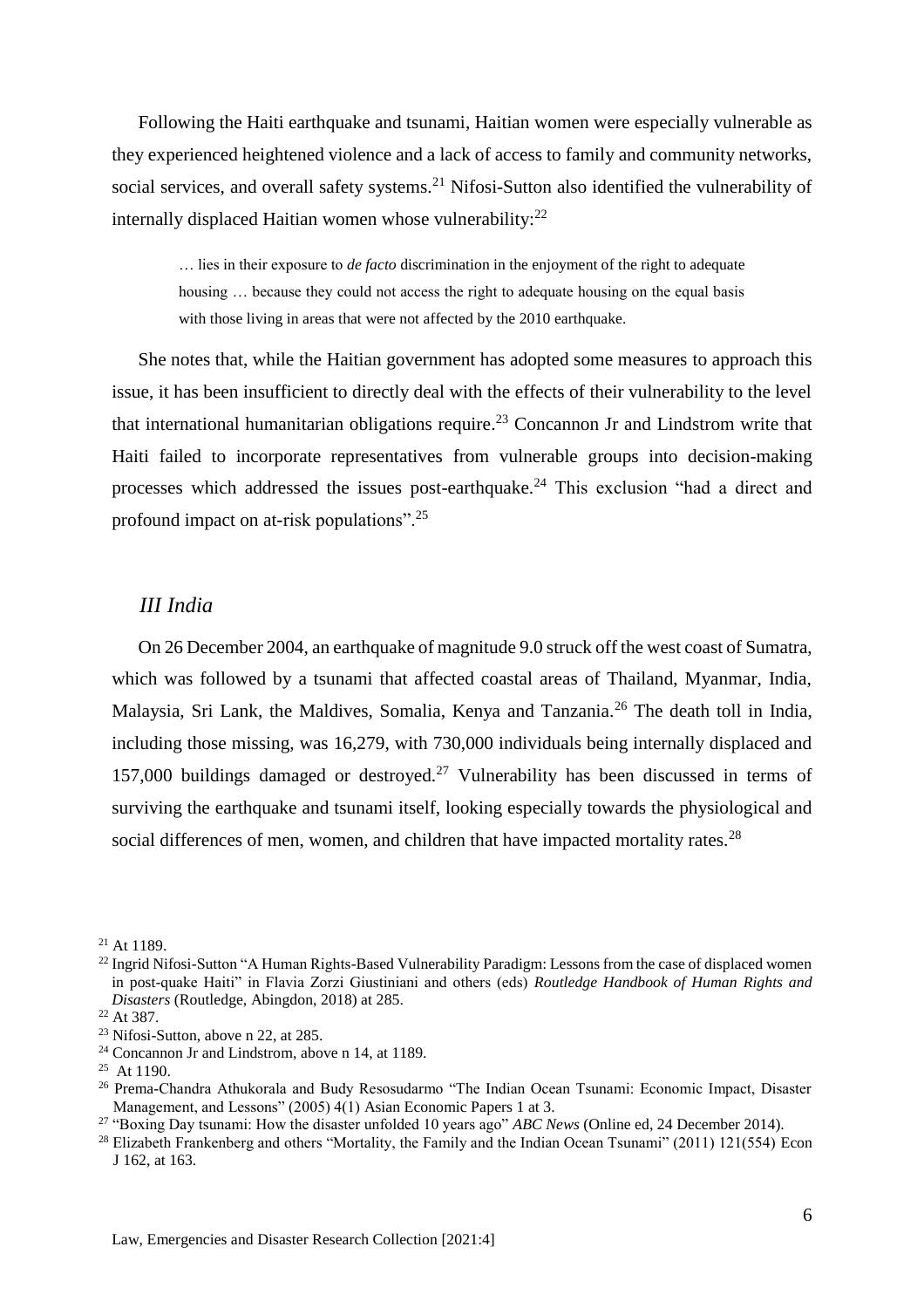However, in the post-disaster response period, the government identified vulnerable persons as including internally displaced persons and the next of kin of deceased family members. Members of these vulnerable groups received financial aid from the government.<sup>29</sup> However, many who did not lose an immediate family member were excluded from state government assistance and financial aid, despite their livelihoods being destroyed by the natural disasters.<sup>30</sup>

Several weaknesses in the disaster recovery system have been identified, including concerns with: inequity and discrimination in aid distribution, the provision of basic needs in camps for internally displaced persons, the re-establishment of livelihoods, the relief efforts for women and children, and the role of non-governmental organisations  $(NGOs)$ <sup>31</sup>. These shortcomings affected vulnerable persons in particular.

It has been noted that "women as a group are vulnerable to human rights violations and exploitations", yet the response effort in India, specifically in Tamil Nadu, "exacerbated rather than addressed their vulnerabilities".  $32$  In this case, there was a failure to address the specific needs of the vulnerable group to ensure equal protection of their human rights. For example, there were not adequate safety mechanisms, women's health care needs were not addressed, and most aid was delivered to the men, which created dependency amongst women.<sup>33</sup> In contrast, the government rather successfully recognised the vulnerability of children in the post-disaster context. The state government of Tamil Nadu created a fund for tsunami orphans with bank accounts for the orphans containing money held on trust, as well as orphanages and a ban on adoptions in order to reduce trafficking of children.<sup>34</sup>

NGOs also aided in the analysis of vulnerability in the post-disaster context. For example, WHO worked in the aftermath of the Indian Ocean earthquake and tsunami to "determine the most pressing needs of the populations" in order to prevent further death and damage in particularly vulnerable areas or populations.<sup>35</sup>

<sup>29</sup> V Chandrasekara Naidu "India" in Laurel E Fletcher, Eric Stover and Harvey M Weinstein (eds) *After the Tsunami: Human Rights of Vulnerable Populations* (University of California, Berkeley, 2005) at 16.

 $30$  At 16.

 $31$  At 15–16.

<sup>32</sup> At 21. <sup>33</sup> At 21–22.

<sup>34</sup> At 22.

<sup>35</sup> WHO "Humanitarian Health Action: Three months after the Indian Ocean Earthquake-tsunami Report" (7 April 2005) World Health Organization <www.who.int>.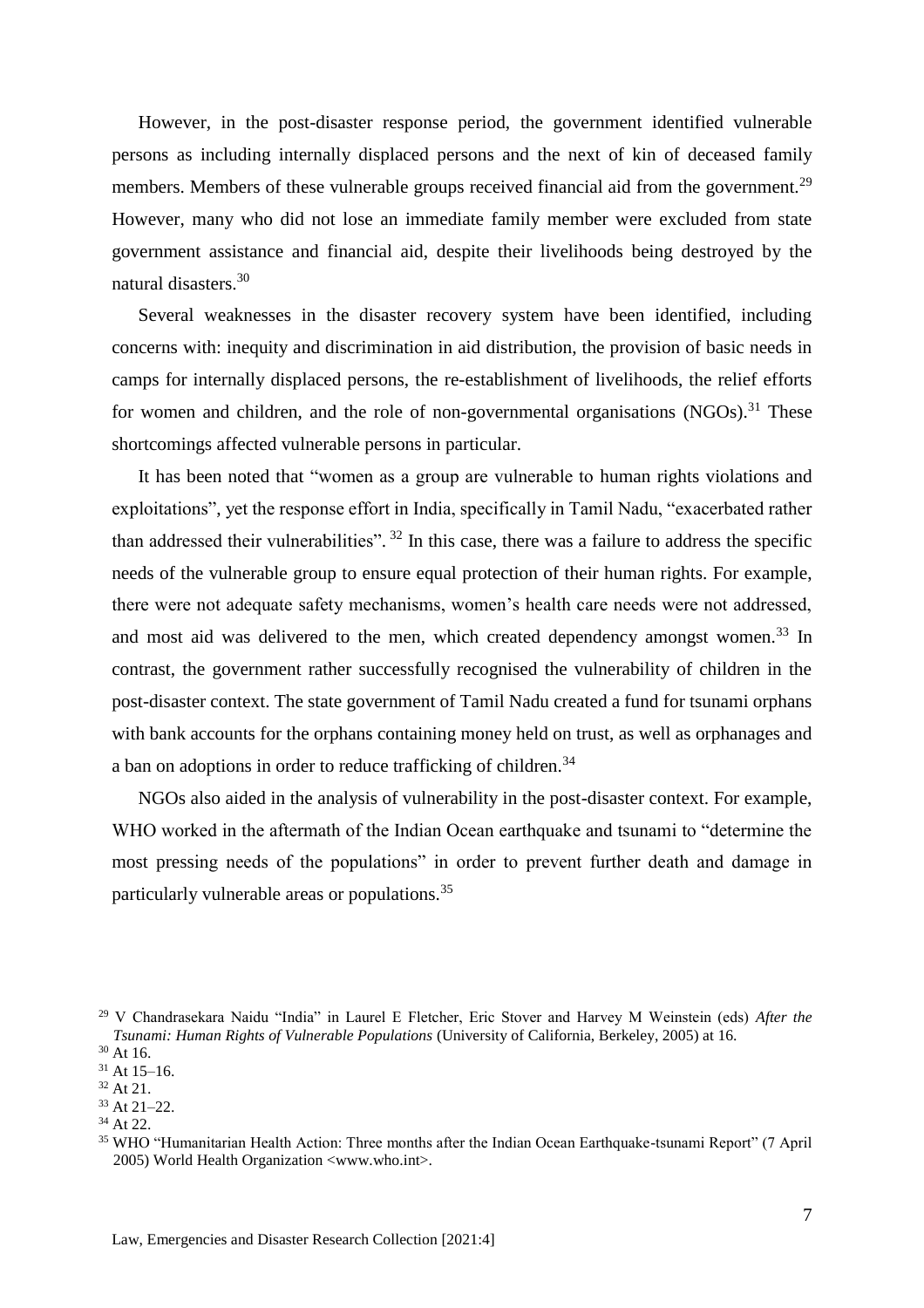#### <span id="page-7-0"></span>*IV Indonesia*

The death toll from the Indian Ocean earthquake and tsunami of 2004 in Indonesia sits at 165,945, including missing persons, making it the hardest hit by the earthquake and tsunami.<sup>36</sup> In this post-disaster context, the government failed to protect the most vulnerable persons, which included those who were still in immediate danger (such as those washed out to sea or trapped by debris but still alive) and focused only on those who were already safe. $37$ Furthermore, aid that was distributed was inappropriate and did not take account of the specific needs of vulnerable populations (such as the female hygiene needs).<sup>38</sup> There was also reported corruption in the distribution of aid as the most vulnerable were not prioritised and military and civil government actors often stole or kept it for themselves.<sup>39</sup> Not only did the government fail to provide for those who were already vulnerable, but it also failed to protect and prevent further vulnerabilities through failing to include the public and vulnerable individuals in decision-making processes.<sup>40</sup> Unfortunately, the lack of coordination, resources, and capacity of the government means that this is an example of where "vulnerability" has not been used as a criterion for identifying and protecting vulnerable individuals, which resulted in widespread human rights violations.

#### <span id="page-7-1"></span>*V The Maldives*

The Maldives was also affected by the Indian Ocean earthquake and tsunami of 2004. The tsunami struck the Maldives three hours after the earthquake and severely damaged infrastructure and caused 108 deaths but left over  $11,000$  people internally displaced.<sup>41</sup> The waves of the tsunami reached heights of 3–4 metres and damaged the environment, buildings, people, and caused pollution.<sup>42</sup> The nature of human rights in the Maldives was complex and deficient due to political tensions of the time. $43$  Weinstein comments that, despite this, the

<sup>36</sup> Above n 27.

<sup>37</sup> David Cohen, Aviva Nababan and Agung Widjaya "Indonesia" in Laurel E Fletcher, Eric Stover and Harvey M Weinstein (eds) *After the Tsunami: Human Rights of Vulnerable Populations* (University of California, Berkeley, 2005) at 32.

<sup>38</sup> At 32.

<sup>39</sup> At 34.

<sup>40</sup> At 38.

 $41$  Above n 27.

<sup>42</sup> Barbara H. Keating and Charles Helsley "2004 Indian Ocean tsunami on the Maldives Islands: Initial observations" (2005) 23(2) Science of Tsunami Hazards 19 at 20.

<sup>43</sup> Harvey M Weinstein "Maldives" in Laurel E. Fletcher, Eric Stover and Harvey M Weinstein (eds) *After the Tsunami: Human Rights of Vulnerable Populations* (University of California, Berkeley, 2005) at 43.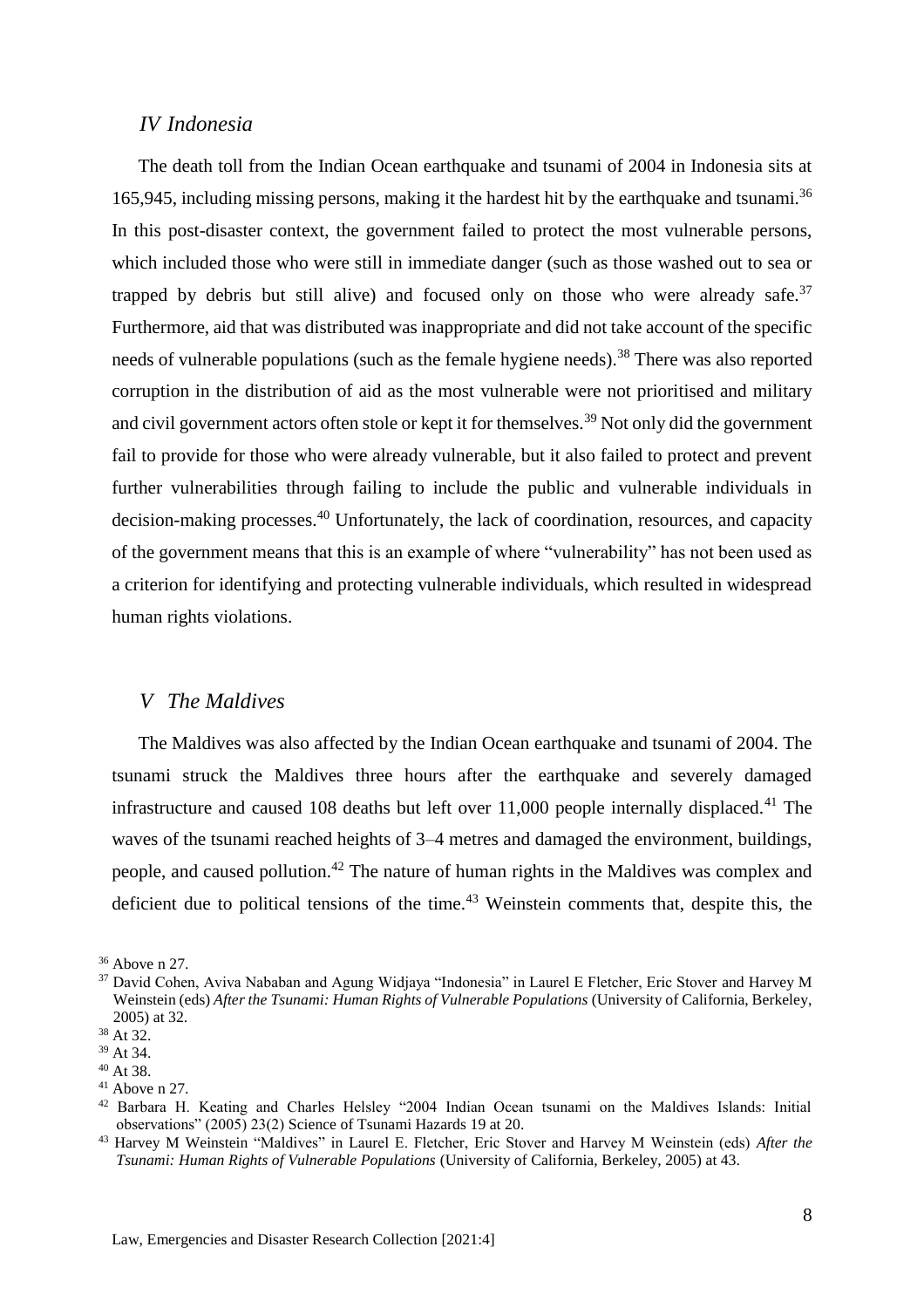response of the government was "prompt, efficient, and organized".<sup>44</sup> The investigation into the actions of the government by Weinstein, however, does not find any direct action to address the vulnerability of certain populations. It is noted that, while it is unsure how the tsunami affected vulnerable peoples, the conditions following the tsunami "…may cause a breakdown in social structures and conventions. Under that scenario, the most vulnerable will be affected first – women and children."<sup>45</sup>

#### <span id="page-8-0"></span>*VI Sri Lanka*

Sri Lanka also suffered in the Indian Ocean earthquake and tsunami and lost 35,000 people.<sup>46</sup> According to Weinstein, "the tsunami brought to the surface long-standing human rights concerns that have made the vulnerability of certain groups even more apparent".<sup>47</sup> The treatment of internally displaced persons, a particularly vulnerable population, was reported to be unsatisfactory as their needs were not addressed and there were "complaints of hunger, lack of infrastructure, lack of water in some cases, and lack of health care in others".<sup>48</sup> However, in the post natural disaster context, the government did recognise the vulnerability of children and took significant steps to identify and protect these individuals.<sup>49</sup> This included the effort to document the number and location of child survivors and ensure that they were taken care of.<sup>50</sup> Measures were taken to ensure that children were kept within their home communities rather than institutionalised in order to prevent illegal adoptions and trafficking (much like the government's efforts in India following this natural disaster).<sup>51</sup> Furthermore, the government recognised that children were especially psychologically and emotionally vulnerable following the natural disaster and so provided support in these areas as well.<sup>52</sup> Weinstein notes:<sup>53</sup>

 $51$  At 66.

<sup>53</sup> At 70.

<sup>44</sup> At 46.

<sup>45</sup> At 51.

<sup>46</sup> Above n 27.

<sup>47</sup> Harvey M. Weinstein "Sri Lanka" in Laurel E Fletcher, Eric Stover and Harvey . Weinstein (eds) *After the Tsunami: Human Rights of Vulnerable Populations* (University of California, Berkeley, 2005) at 57. <sup>48</sup> At 70.

<sup>49</sup> At 66.

 $50$  At 66.

<sup>52</sup> At 66.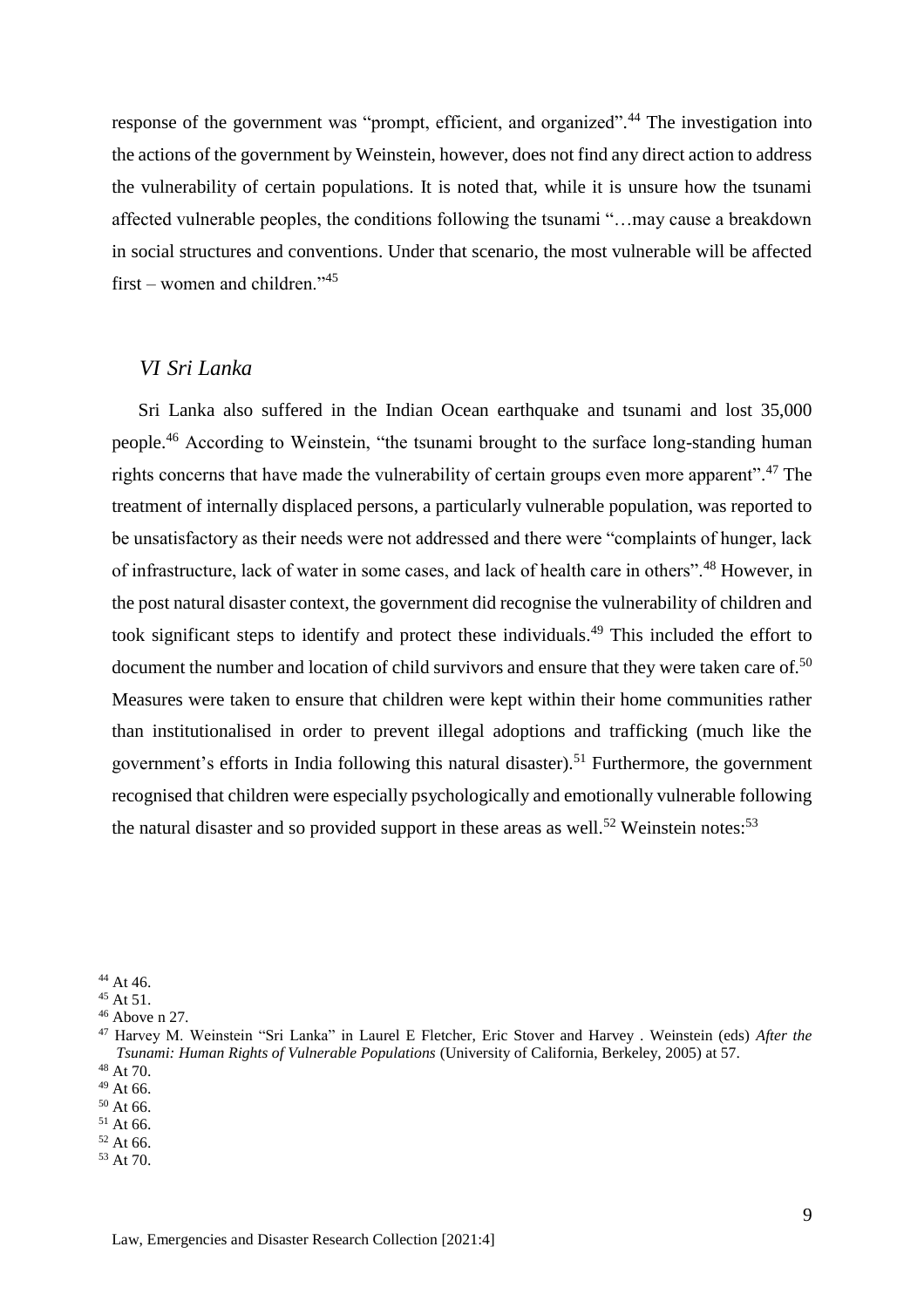… while the response to child protection needs was excellent, the needs of women were ignored … a gendered response to natural disasters is important especially as the risks to women and children increase.

So, in Sri Lanka, children were prioritised because of their implicit vulnerability, but the government failed to take the same approach to other vulnerable groups.

#### <span id="page-9-0"></span>*VII Thailand*

In the Indian Ocean earthquake and tsunami, Thailand lost 8,212 people with 6,000 people being internally displaced.<sup>54</sup> According to Stover and Chusri's report, the government failed to adequately protect the human rights of vulnerable groups, which were identified as including "the poor, women, children, and migrants".<sup>55</sup> The distribution of aid failed to take account of those who were most vulnerable, such as those who had lost family members, their livelihoods, access to communication networks, and more.<sup>56</sup> Stover and Chusri's report states that:<sup>57</sup>

… female survivors who are most vulnerable include the destitute, widows, the internally displaced, the disabled, Thai and non-Thai migrant workers, and those severely traumatized by the disaster and loss of loved ones.

According to the report, the government failed to put initiatives in place to address the needs of these particularly vulnerable groups. The report notes that protection for children has been more successful. However, aid has only reached a fraction of the children affected and there have been no follow-ups to access vulnerable children's well-being and continued needs.<sup>58</sup> Migrants, another vulnerable group, also struggled with discrimination in receiving assistance in the post natural disaster context.<sup>59</sup>

<sup>54</sup> Above n 27.

<sup>55</sup> Eric Stover and Dares Chusri "Thailand" in Laurel E Fletcher, Eric Stover and Harvey M Weinstein (eds) *After the Tsunami: Human Rights of Vulnerable Populations* (University of California, Berkeley, 2005) at 88. <sup>56</sup> At 81.

<sup>57</sup> At 82.

<sup>58</sup> At 83.

<sup>59</sup> At 84.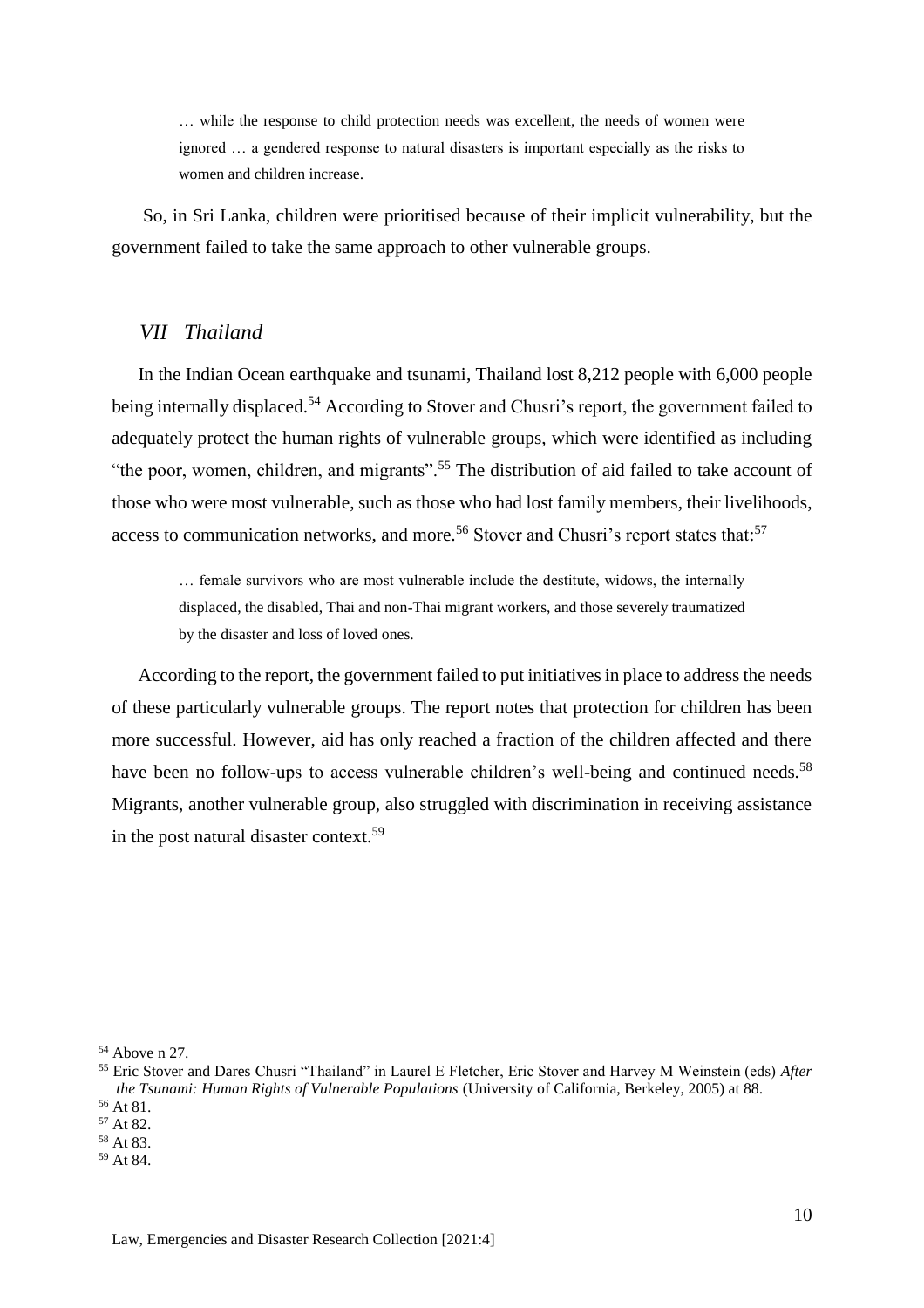#### <span id="page-10-0"></span>*VIII Japan*

In March 2011, an earthquake measuring a magnitude of 9.0 struck Japan, which killed over 16,000 people and left 3,000 missing.<sup>60</sup> It was followed by a tsunami and a nuclear disaster in Fukushima. It has been reported that a large proportion of fatalities were elderly persons. In Iwate, Miyagi, and Fukushima, 56.1 per cent of deaths were those aged 65 or over, despite this age group comprising only 23 per cent of the population. <sup>61</sup>

In the wake of the disaster, Jerry Velasquez, who at the time headed the UNISDR Asia Pacific office, highlighted the need to prioritise vulnerable persons, such as women and the elderly, in disaster management to reduce the number of deaths and lives affected by disasters. He stated that in this identification process they must: $62$ 

… seek out the counsel of these vulnerable groups; listen to what they have to say; include their views and above all, make them active players in the processes that are being rolled out on their behalf. This is the only way risk reduction will be effective.

In a White Paper report of the Cabinet Office of Japan in 2015, the use of vulnerability as a step in disaster management is highlighted, as well as recommendations of how vulnerable individuals can be further identified and protected in post natural disaster contexts. The report particularly focuses on the evacuation of vulnerable individuals and lists them as including "the elderly, disabled persons, infants, toddlers, children, and students". The use of "Citizen Mutual Aid Maps" has been recommended to provide support to particularly vulnerable citizens, such as the elderly, in evacuations. These maps provide information on who is vulnerable within particular populations and aim at ensuring their safety and support.<sup>63</sup> Evacuation plans for facilities that are used by vulnerable populations have also been devised.<sup>64</sup>

#### <span id="page-10-1"></span>*IX San Francisco*

The earthquake and tsunami of Japan affected San Francisco in a minor way as it caused damage to ports, harbours, public and private property and forced some residents to flee.<sup>65</sup>

<sup>60</sup> "2011 Japan Earthquake and Tsunami Relief" Direct Relief <www.directrelief.org>.

<sup>61</sup> Brigitte Leoni "Japan quake took toll on women and elderly" (12 March 2012) Relief Web [<www.reliefweb.int>](http://www.reliefweb.int/). <sup>62</sup> Leoni, above n 61.

<sup>63</sup> Cabinet Office Japan *Disaster Management in Japan 2015* (White paper, 19 June 2015) at 80.

<sup>64</sup> At 101.

<sup>65</sup> Angela Hill "Bay Area feels the impact of the Japan Tsunami" *The Mercury News* (online ed, San Francisco, 11 March 2011).